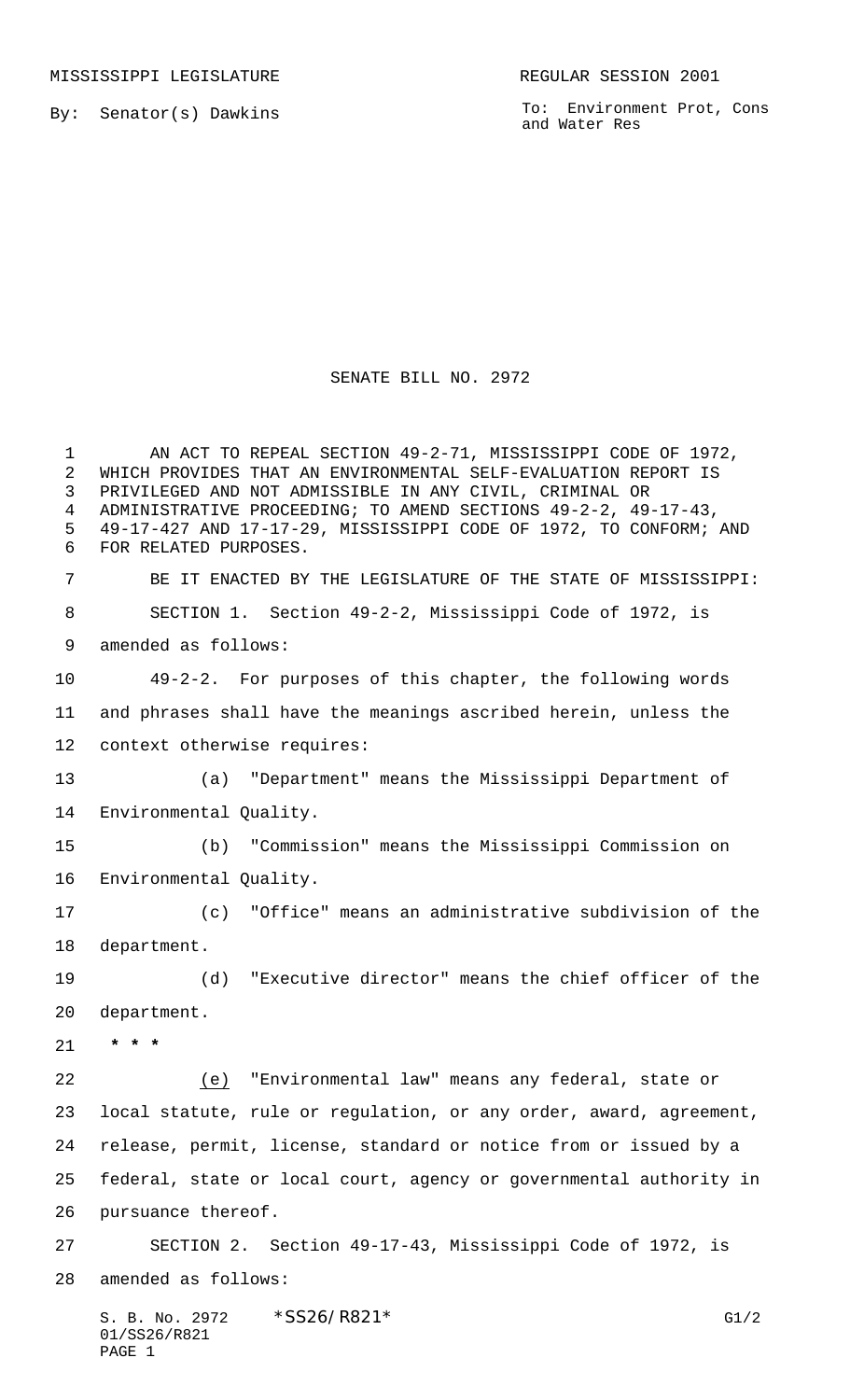49-17-43. (a) Any person found by the commission violating any of the provisions of Sections 49-17-1 through 49-17-43, or any rule or regulation or written order of the commission in pursuance thereof or any condition or limitation of a permit, except a permit required under the Solid Wastes Disposal Law of 1974 (Sections 17-17-1 through 17-17-47), shall be subject to a civil penalty of not more than Twenty-five Thousand Dollars (\$25,000.00), for each violation, such penalty to be assessed and levied by the commission after a hearing as provided hereinabove. Appeals from the imposition of the civil penalty may be taken to the chancery court in the same manner as appeals from orders of the commission. If the appellant desires to stay the execution of a civil penalty assessed by the commission, he shall give bond with sufficient resident sureties of one or more guaranty or surety companies authorized to do business in this state, payable to the State of Mississippi, in an amount equal to double the amount of any civil penalty assessed by the commission, as to which the stay of execution is desired, conditioned, if the judgment shall be affirmed, to pay all costs of the assessment entered against the appellant. Each day upon which a violation occurs shall be deemed a separate and additional violation.

 Any person violating any provision of the Solid Wastes Disposal Law of 1974 (Sections 17-17-1 through 17-17-47), any rule or regulation made pursuant to that law, or any order issued by the commission under the authority of that law shall be subject to the penalties provided in Section 17-17-29.

S. B. No. 2972 \* SS26/R821\* 01/SS26/R821 PAGE 2 (b) In lieu of, or in addition to, the penalty provided in subsection (a) of this section, the commission shall have power to institute and maintain in the name of the state any and all proceedings necessary or appropriate to enforce the provisions of Sections 49-17-1 through 49-17-43, rules and regulations in force pursuant thereto, and orders and permits made and issued under those sections, in the appropriate circuit, chancery, county or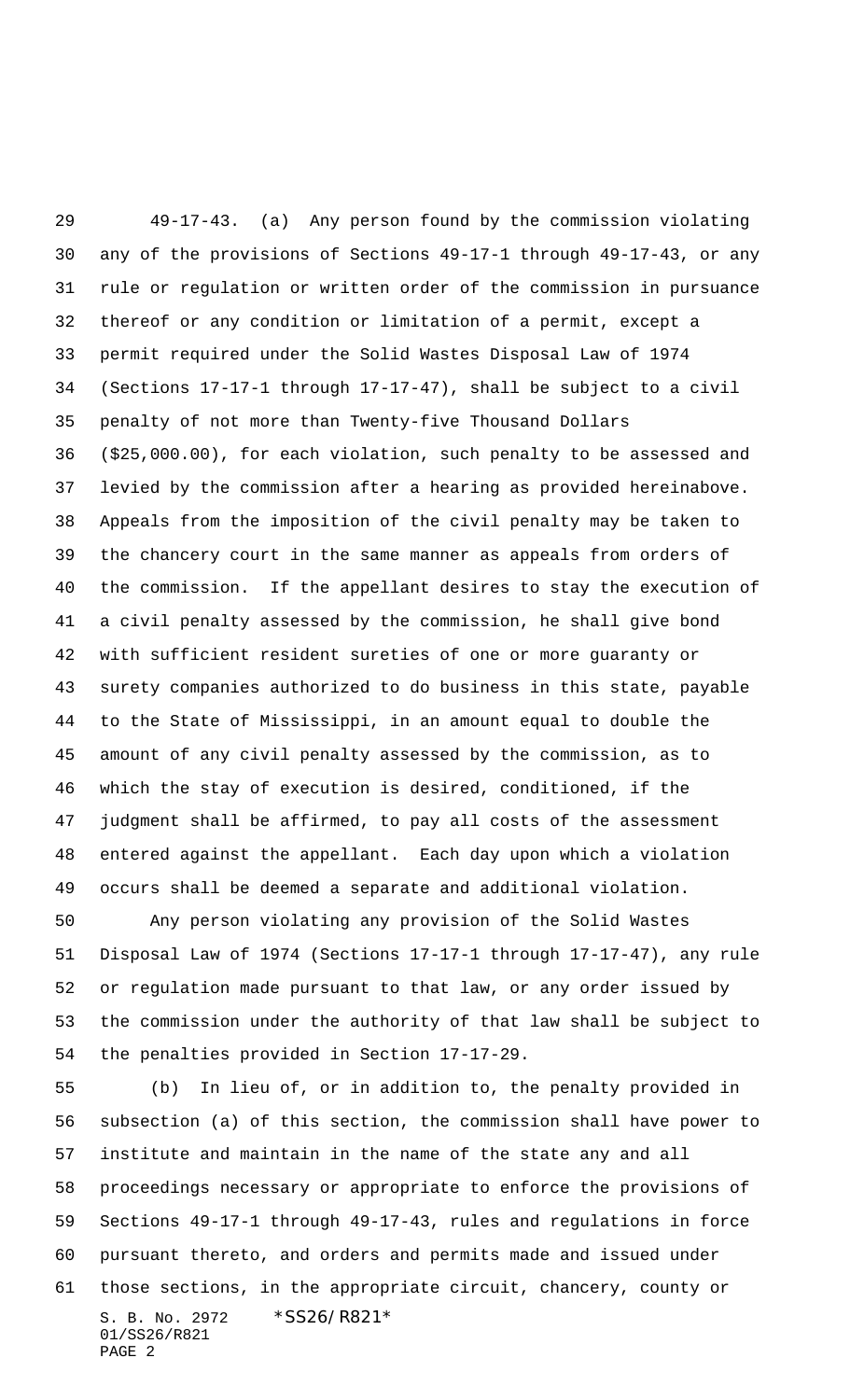justice court of the county in which venue may lie. The commission may obtain mandatory or prohibitory injunctive relief, either temporary or permanent, and in cases of imminent and substantial hazard or endangerment as set forth in Section 49-17-27, it shall not be necessary in such cases that the state plead or prove: (i) that irreparable damage would result if the injunction did not issue; (ii) that there is no adequate remedy at law; or (iii) that a written complaint or commission order has first been issued for the alleged violation.

 (c) Any person who violates any of the provisions of, or fails to perform any duty imposed by, Sections 49-17-1 through 49-17-43 or any rule or regulation issued hereunder, or who violates any order or determination of the commission promulgated pursuant to such sections, and causes the death of fish or other wildlife shall be liable, in addition to the penalties provided in subsection (a) and/or (b) of this section, to pay to the state an additional amount equal to the sum of money reasonably necessary to restock such waters or replenish such wildlife as determined by the commission after consultation with the Mississippi Commission on Wildlife, Fisheries and Parks. Such amount may be recovered by the commission on behalf of the state in a civil action brought in the appropriate county or circuit court of the county in which venue may lie.

 (d) Any person who owns or operates facilities which, through misadventure, happenstance or otherwise, cause pollution necessitating immediate remedial or clean-up action shall be liable for the cost of such remedial or clean-up action and the commission may recover the cost of same by a civil action brought in the circuit court of the county in which venue may lie. This penalty may be recovered in lieu of or in addition to the penalties provided in subsection (a), (b) and/or (c) of this section.

S. B. No. 2972 \* SS26/R821\* 01/SS26/R821 PAGE 3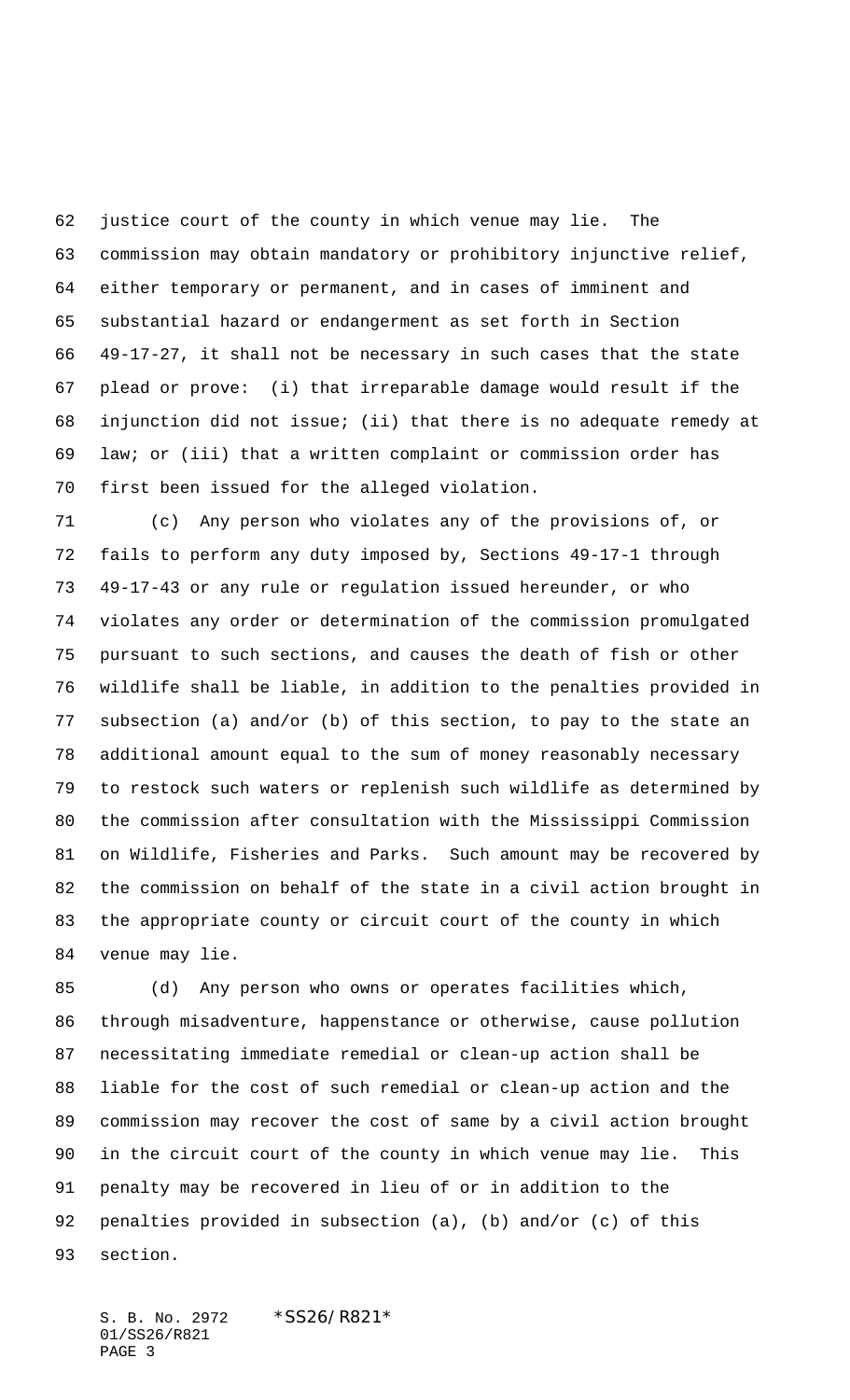In the event of the necessity for immediate remedial or clean-up action, the commission may contract for same and advance funds from the Pollution Emergency Fund to pay the costs thereof, such advancements to be repaid to the Pollution Emergency Fund upon recovery by the commission as provided above.

 (e) It is unlawful for any person to: (1) discharge pollutants in violation of Section 49-17-29 or in violation of any condition or limitation included in a permit issued under Section 49-17-29 or (2) introduce pollutants into publicly owned treatment works in violation of pretreatment standards or in violation of toxic effluent standards; and, upon conviction thereof, such person shall be punished by a fine of not less than Two Thousand Five Hundred Dollars (\$2,500.00) nor more than Twenty-five Thousand Dollars (\$25,000.00) per day of violation.

 (f) All fines, penalties and other sums recovered or collected by the commission for and in behalf of the state under this section shall be deposited in the Pollution Emergency Fund established under this chapter, and the commission is authorized to receive and accept, from any funds and all available sources whatsoever, additional funds to be deposited in such fund and expended for the purpose of remedial, clean-up or abatement actions involving pollution of the land, air or waters of the state in violation of Sections 49-17-1 through 49-17-43, any rule or regulation or written order of the commission in pursuance thereof, or any condition or limitation of a permit.

 (g) In determining the amount of any penalty under this chapter, the commission shall consider at a minimum:

121 (i) The willfulness of the violation; (ii) Any damage to air, water, land or other natural 123 resources of the state or their uses;

 (iii) Costs of restoration and abatement; 125 (iv) Economic benefit as a result of noncompliance;

S. B. No. 2972 \* SS26/R821\* 01/SS26/R821 PAGE 4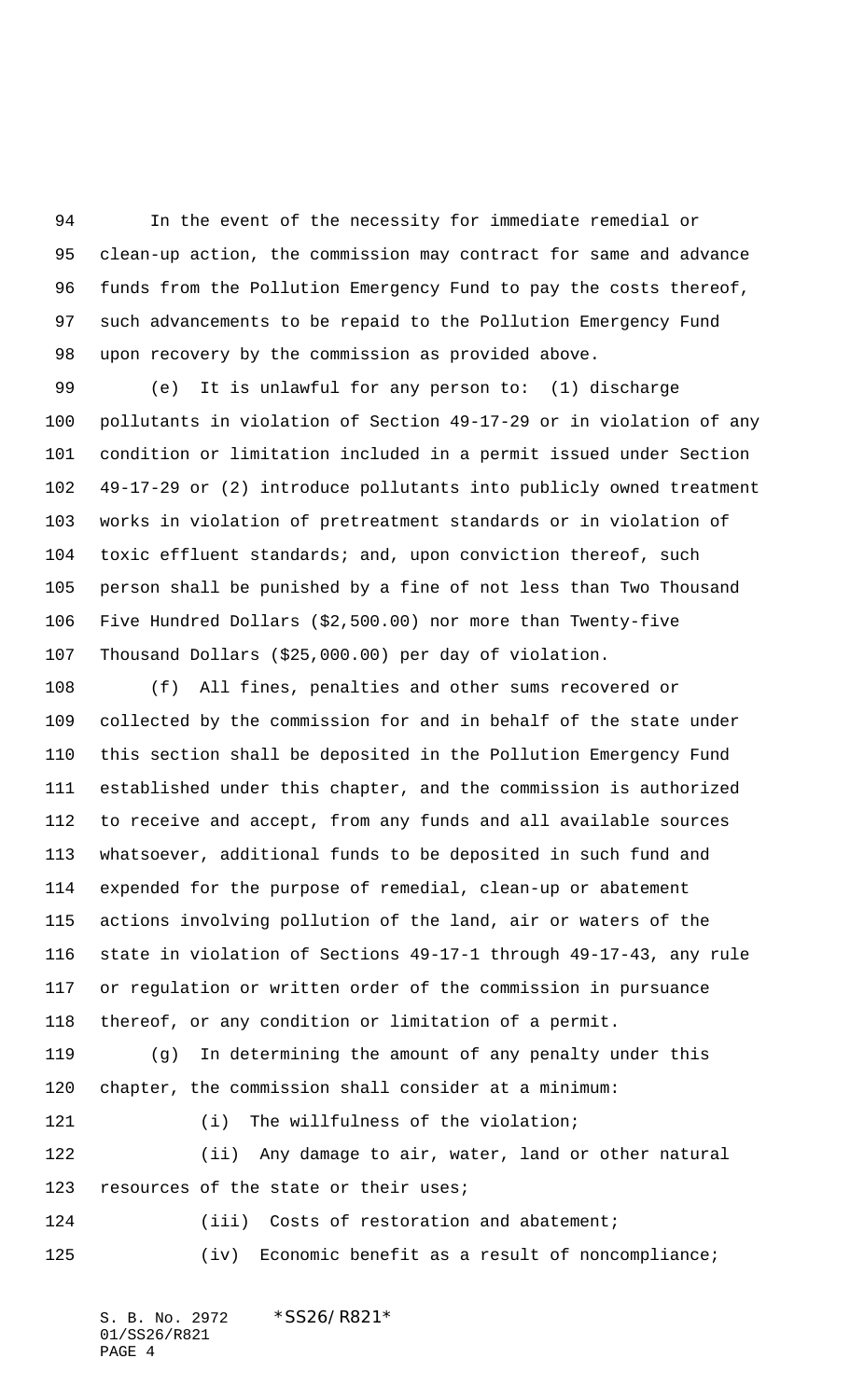(v) The seriousness of the violation, including any harm to the environment and any hazard to the health, safety and 128 welfare of the public; and

(vi) Past performance history. **\* \* \***

 **\* \* \***

 (h) Any provisions of this section and chapter regarding liability for the costs of clean-up, removal, remediation or abatement of any pollution, hazardous waste or solid waste shall be limited as provided in Section 49-17-42 and rules adopted thereto.

 SECTION 3. Section 49-17-427, Mississippi Code of 1972, is amended as follows:

 49-17-427. (1) Whenever the commission or an employee thereof has reason to believe that a violation of any provision of this chapter, or of any order of the commission, or of any regulation promulgated pursuant to this chapter has occurred, the commission shall initiate proceedings in the same manner as provided in Sections 49-17-31 through 49-17-41, Mississippi Code of 1972.

 (2) Any person found by the commission violating any of the provisions of Sections 49-17-401 through 49-17-433, or any rule or regulation or written order of the commission shall be subject to a civil penalty of not more than Twenty-five Thousand Dollars (\$25,000.00) for each violation per day, such penalty to be assessed and levied by the commission as provided in Sections 49-17-1 through 49-17-43, Mississippi Code of 1972.

 (3) In determining the amount of any penalty under this chapter, the commission shall consider at a minimum:

 (b) Any damage to air, water, land or other natural 156 resources of the state or their uses;

(c) Costs of restoration or abatement;

(a) The willfulness of the violation;

S. B. No. 2972 \* SS26/R821\* 01/SS26/R821 (d) Economic benefit as a result of noncompliance;

```
PAGE 5
```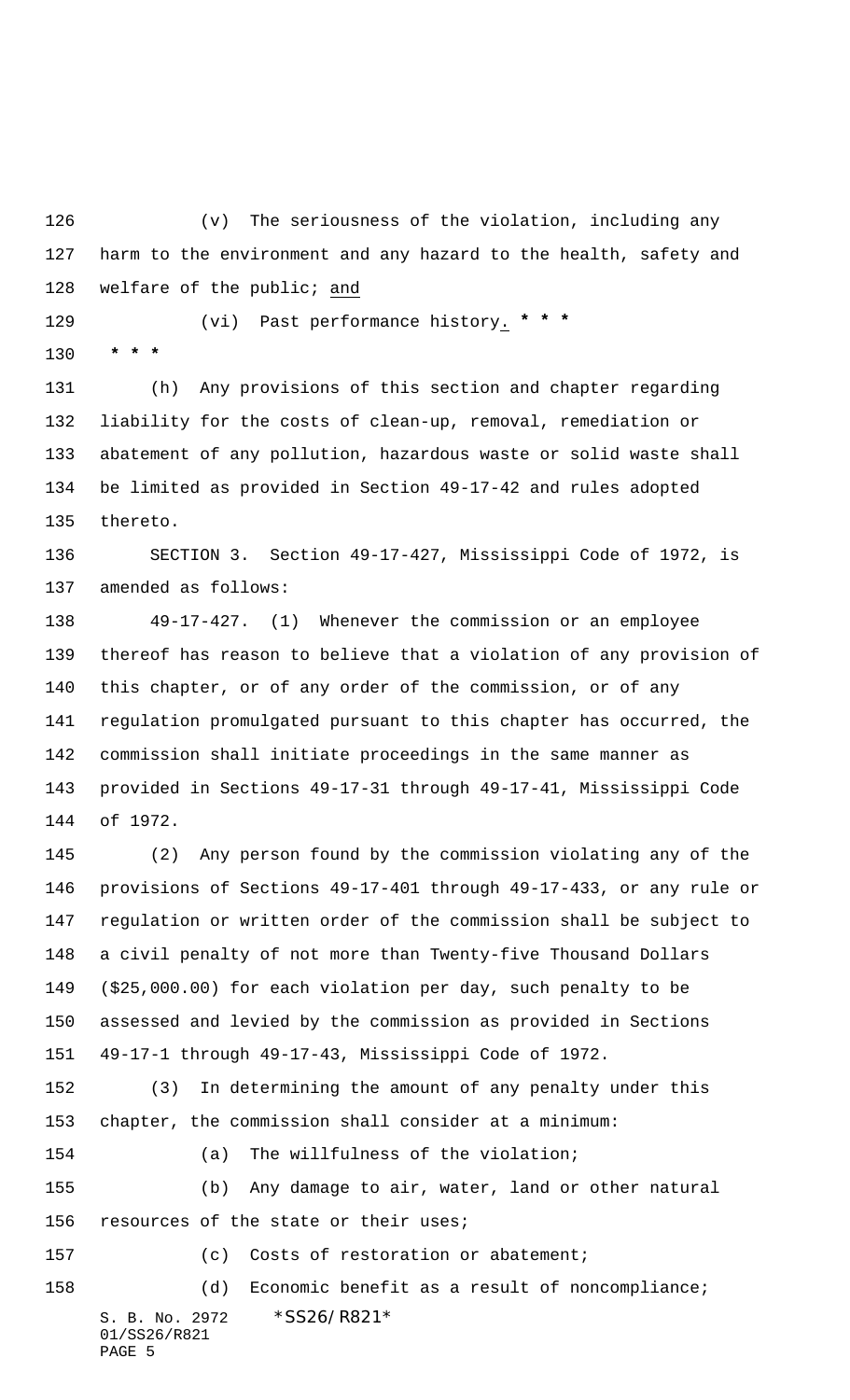(e) The seriousness of the violation, including any harm to the environment and any hazard to the health, safety and 161 welfare of the public; and

(f) Past performance history. **\* \* \***

 **\* \* \***

 (4) Any provisions of this section and chapter regarding liability for the costs of clean-up, removal, remediation or abatement of any pollution, hazardous waste or solid waste shall be limited as provided in Section 49-17-42 and rules adopted thereto.

 SECTION 4. Section 17-17-29, Mississippi Code of 1972, is amended as follows:

 17-17-29. (1) Any person found by the commission violating any of the provisions of Sections 17-17-1 through 17-17-47, or any rule or regulation or written order of the commission in pursuance thereof, or any condition or limitation of a permit, shall be subject to a civil penalty of not more than Twenty-five Thousand Dollars (\$25,000.00) for each violation, such penalty to be assessed and levied by the commission after a hearing. Appeals from the imposition of the civil penalty may be taken to the chancery court in the same manner as appeals from orders of the commission. If the appellant desires to stay the execution of a civil penalty assessed by the commission, he shall give bond with sufficient resident sureties of one or more guaranty or surety companies authorized to do business in this state, payable to the State of Mississippi, in an amount equal to double the amount of any civil penalty assessed by the commission, as to which the stay of execution is desired, conditioned, if the judgment shall be affirmed, to pay all costs of the assessment entered against the appellant. Each day upon which such violation occurs shall be deemed a separate and additional violation.

S. B. No. 2972 \* SS26/R821\* 01/SS26/R821 PAGE 6 (2) In lieu of, or in addition to, the penalty provided in subsection (1) of this section, the commission shall have the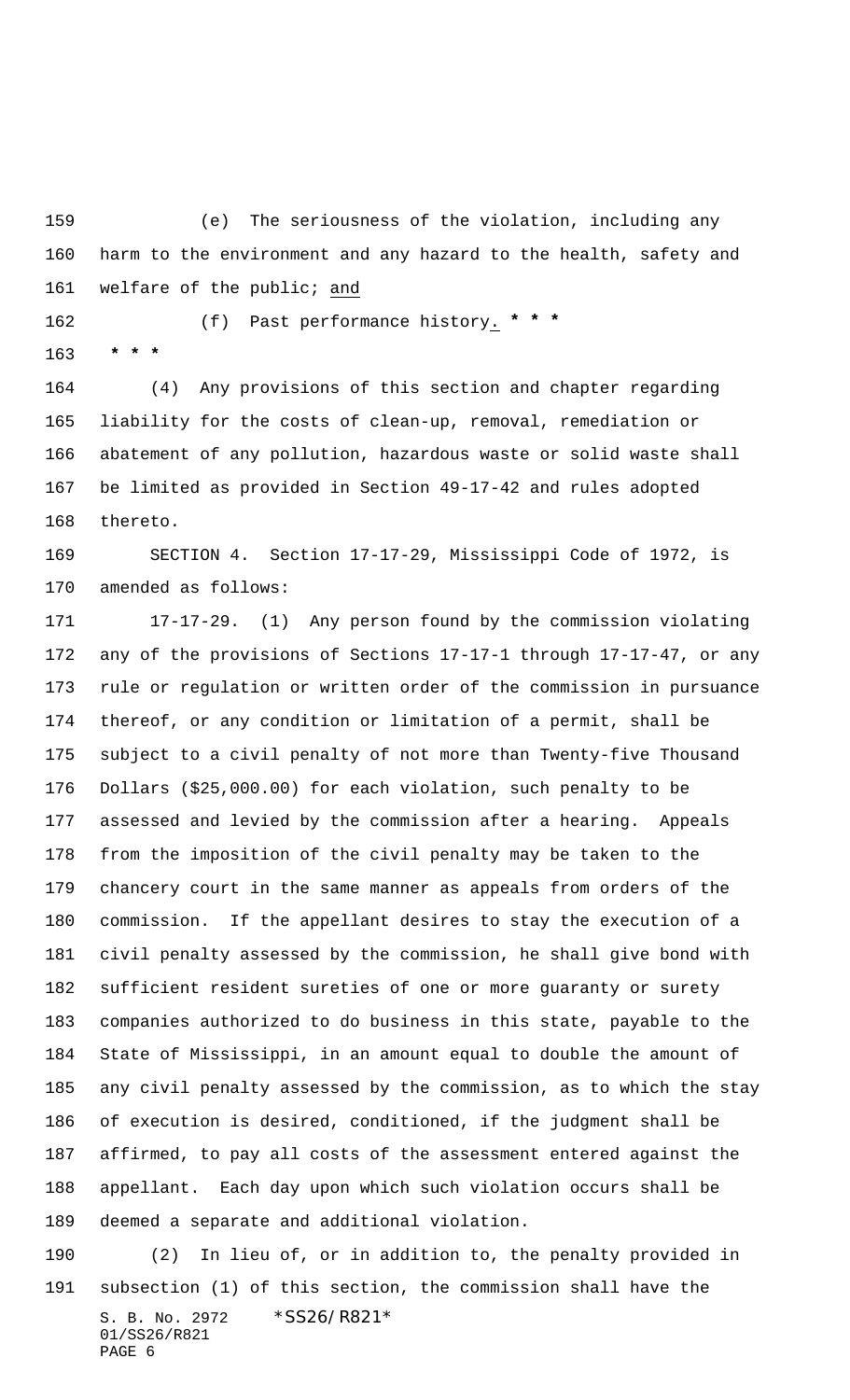power to institute and maintain in the name of the state any and all proceedings necessary or appropriate to enforce the provisions of Sections 17-17-1 through 17-17-47, rules and regulations in force pursuant thereto, and orders and permits made and issued under those sections, in the appropriate circuit, chancery, county or justice court of the county in which venue may lie. The commission may obtain mandatory or prohibitory injunctive relief, either temporary or permanent, and in cases of imminent and substantial hazard as set forth in Section 17-17-27, subsection (4), it shall not be necessary in such cases that the state plead or prove (a) that irreparable damage would result if the injunction did not issue; (b) that there is no adequate remedy at law; or (c) that a written complaint or commission order has first been issued for the alleged violation.

 (3) Any person who violates any of the provisions of, or fails to perform any duty imposed by, Sections 17-17-1 through 17-17-47, or any rule or regulation issued hereunder, or who violates any order or determination of the commission promulgated pursuant to such sections, and causes the death of wildlife shall be liable, in addition to the penalties provided in subsection (1) and/or (2) of this section, to pay to the state an additional amount equal to the sum of money reasonably necessary to replenish such wildlife as determined by the commission after consultation with the Mississippi Commission on Wildlife, Fisheries and Parks. Such amount may be recovered by the commission on behalf of the state in a civil action brought in the appropriate county or circuit court of the county in which venue may lie.

S. B. No. 2972 \*SS26/R821\* 01/SS26/R821 PAGE 7 (4) Any person creating, or responsible for creating, through misadventure, happenstance, or otherwise, an immediate necessity for remedial or clean-up action involving solid waste shall be liable for the cost of such remedial or clean-up action and the commission may recover the cost of same by a civil action brought in the circuit court of the county in which venue may lie.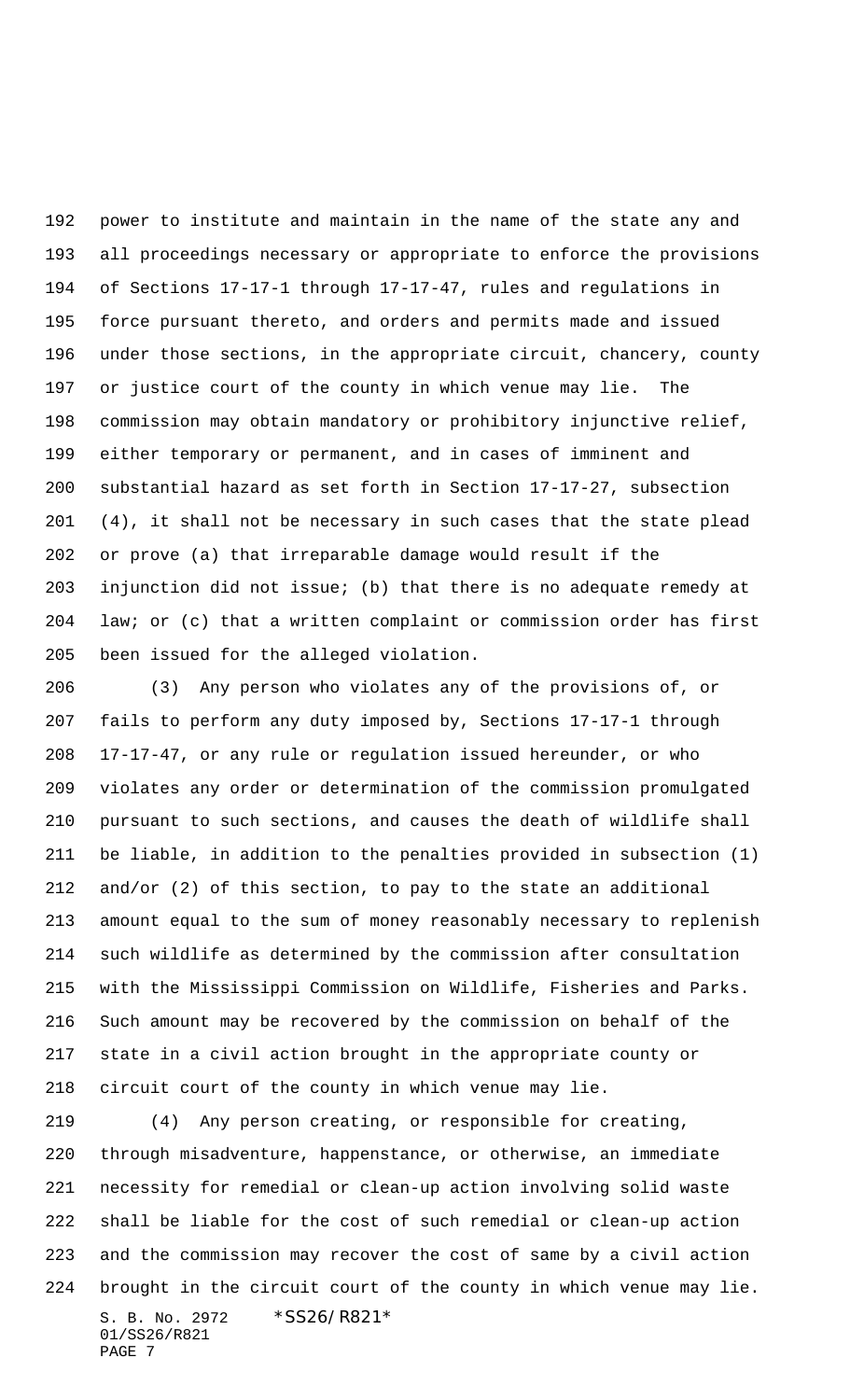This penalty may be recovered in lieu of or in addition to the penalties provided in subsection (1), (2) and/or (3) of this section.

 In the event of the necessity for immediate remedial or clean-up action, the commission may contract for same and advance funds from the Pollution Emergency Fund to pay the costs thereof, such advancements to be repaid to the Pollution Emergency Fund upon recovery by the commission as provided herein.

 (5) Any person who knowingly violates any provision of this chapter or violates any order issued by the commission under the authority of this chapter shall, upon conviction, be guilty of a misdemeanor and shall be subject to a fine of not more than Twenty-five Thousand Dollars (\$25,000.00) for each day of violation or to imprisonment not to exceed one (1) year, or both. Each day's violation shall constitute a separate offense.

 (6) All fines, penalties and other sums recovered or collected by the commission for and in behalf of the state under this section shall be deposited in the Pollution Emergency Fund established by Sections 49-17-61 through 49-17-70, and the commission is authorized to receive and accept, from any and all available sources whatsoever, additional funds to be deposited in such fund and expended for the purpose of remedial, clean-up or abatement actions involving the introduction of solid waste upon or into the land, air or waters of this state in violation of Sections 17-17-1 through 17-17-47, any rule or regulation or written order of the commission in pursuance thereof, or any condition or limitation of a permit.

 (7) In determining the amount of any penalty under this chapter, the commission shall consider at a minimum:

(a) The willfulness of the violation;

 (b) Any damage to air, water, land or other natural resources of the state or their uses;

S. B. No. 2972 \* SS26/R821\* 01/SS26/R821 PAGE 8 257 (c) Costs of restoration and abatement;